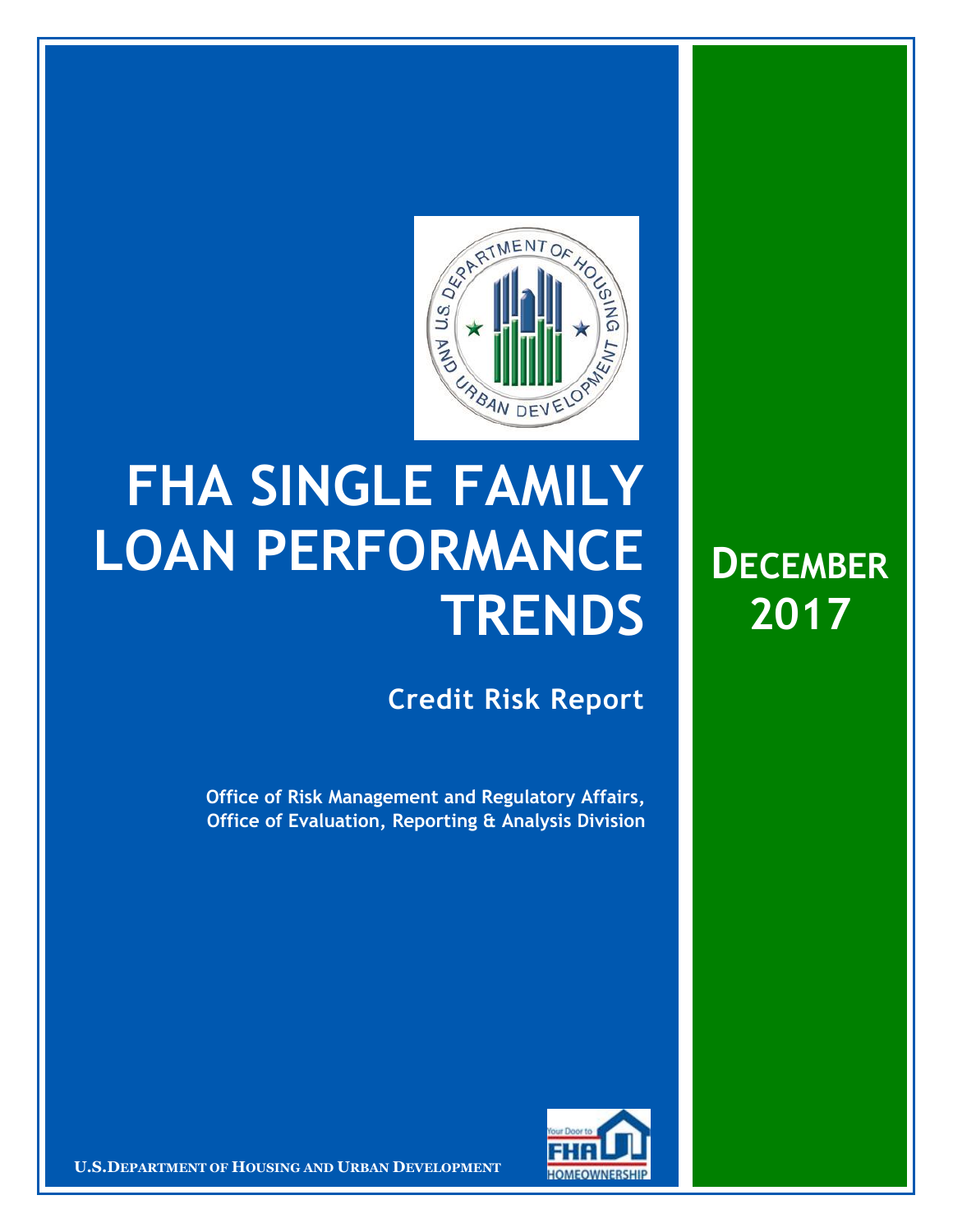## Table of Contents

## Table of Figures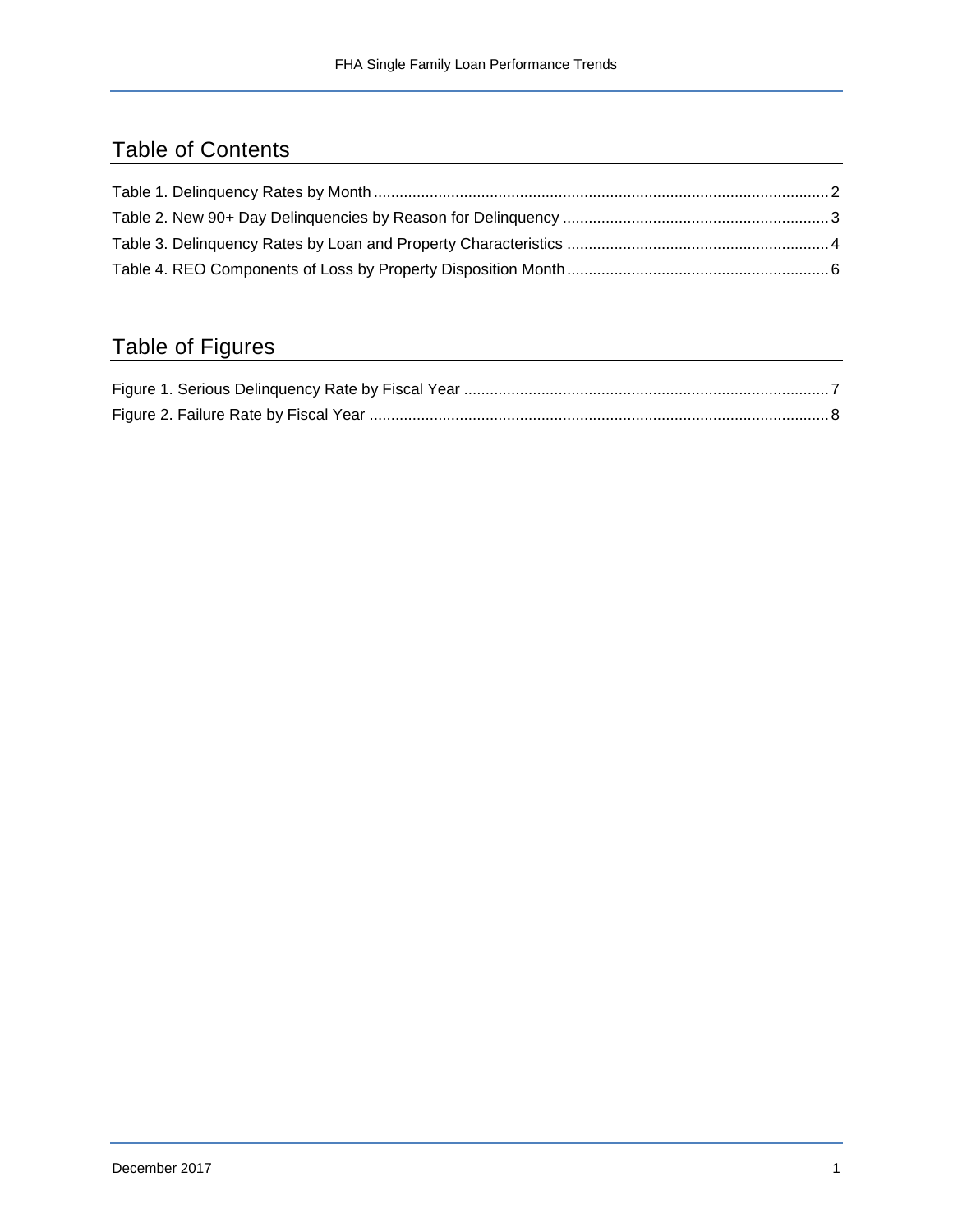<span id="page-2-0"></span>

|                                | Active                |        | Delinquency Rates <sup>a</sup> (%) |                            | Exceptions <sup>b</sup> (%) |            |                        |  |  |  |  |
|--------------------------------|-----------------------|--------|------------------------------------|----------------------------|-----------------------------|------------|------------------------|--|--|--|--|
|                                | Insurance in<br>Force |        |                                    |                            | In                          | In         | Serious<br>Delinquency |  |  |  |  |
| Month                          | (EOM)                 | 30-day | 60-day                             | 90-day                     | Foreclosure                 | Bankruptcy | Rate <sup>c</sup> (%)  |  |  |  |  |
| <b>Non-Seasonally Adjusted</b> |                       |        |                                    |                            |                             |            |                        |  |  |  |  |
| Dec 2016                       | 7,842,834             | 5.04   | 1.69                               | 2.67                       | 1.46                        | 0.87       | 4.99                   |  |  |  |  |
| Jan 2017                       | 7,877,094             | 4.66   | 1.63                               | 2.62                       | 1.47                        | 0.87       | 4.97                   |  |  |  |  |
| Feb                            | 7,891,926             | 4.44   | 1.47                               | 2.49                       | 1.46                        | 0.86       | 4.81                   |  |  |  |  |
| Mar                            | 7,904,390             | 3.68   | 1.23                               | 2.21                       | 1.47                        | 0.86       | 4.54                   |  |  |  |  |
| Apr                            | 7,917,975             | 4.63   | 1.32                               | 2.17                       | 1.44                        | 0.86       | 4.47                   |  |  |  |  |
| May                            | 7,934,510             | 4.32   | 1.37                               | 2.09                       | 1.41                        | 0.86       | 4.36                   |  |  |  |  |
| Jun                            | 7,950,029             | 4.37   | 1.39                               | 2.07                       | 1.37                        | 0.85       | 4.28                   |  |  |  |  |
| Jul                            | 7,962,527             | 4.51   | 1.44                               | 2.08                       | 1.30                        | 0.82       | 4.20                   |  |  |  |  |
| Aug                            | 7,973,604             | 4.64   | 1.52                               | 2.13                       | 1.30                        | 0.81       | 4.24                   |  |  |  |  |
| Sep                            | 7,982,070             | 5.77   | 1.70                               | 2.36                       | 1.19                        | 0.77       | 4.32                   |  |  |  |  |
| Oct                            | 7,986,663             | 5.53   | 2.11                               | 2.46                       | 1.18                        | 0.78       | 4.42                   |  |  |  |  |
| Nov                            | 7,988,634             | 5.22   | 2.22                               | 2.88                       | 1.16                        | 0.79       | 4.83                   |  |  |  |  |
| Dec                            | 7,989,699             | 5.57   | 1.96                               | 3.23                       | 1.17                        | 0.79       | 5.19                   |  |  |  |  |
|                                |                       |        |                                    | <b>Seasonally Adjusted</b> |                             |            |                        |  |  |  |  |
| Dec 2016                       | 7,842,834             | 4.67   | 1.51                               | 2.45                       | 1.46                        | 0.83       | 4.74                   |  |  |  |  |
| Jan 2017                       | 7,877,094             | 4.45   | 1.45                               | 2.34                       | 1.45                        | 0.85       | 4.64                   |  |  |  |  |
| Feb                            | 7,891,926             | 4.77   | 1.59                               | 2.35                       | 1.43                        | 0.85       | 4.64                   |  |  |  |  |
| Mar                            | 7,904,390             | 4.27   | 1.42                               | 2.28                       | 1.43                        | 0.87       | 4.58                   |  |  |  |  |
| Apr                            | 7,917,975             | 5.04   | 1.52                               | 2.26                       | 1.44                        | 0.86       | 4.56                   |  |  |  |  |
| May                            | 7,934,510             | 4.48   | 1.49                               | 2.15                       | 1.43                        | 0.87       | 4.46                   |  |  |  |  |
| Jun                            | 7,950,029             | 4.39   | 1.44                               | 2.15                       | 1.37                        | 0.84       | 4.36                   |  |  |  |  |
| Jul                            | 7,962,527             | 4.50   | 1.45                               | 2.19                       | 1.30                        | 0.82       | 4.31                   |  |  |  |  |
| Aug                            | 7,973,604             | 4.48   | 1.48                               | 2.18                       | 1.31                        | 0.81       | 4.31                   |  |  |  |  |
| Sep                            | 7,982,070             | 5.56   | 1.61                               | 2.36                       | 1.21                        | 0.77       | 4.34                   |  |  |  |  |
| Oct                            | 7,986,663             | 5.37   | 1.98                               | 2.44                       | 1.20                        | 0.77       | 4.41                   |  |  |  |  |
| Nov                            | 7,988,634             | 4.76   | 2.00                               | 2.76                       | 1.17                        | 0.78       | 4.71                   |  |  |  |  |
| Dec                            | 7,989,699             | 5.06   | 1.71                               | 3.03                       | 1.16                        | 0.79       | 4.98                   |  |  |  |  |

**Table 1. Delinquency Rates by Month**

EOM = end of month.

a The 90-day category includes all loans that are at least 3 months delinquent excluding those loans in foreclosure or bankruptcy processing. Included in the delinquency counts are loans under active consideration for loss mitigation foreclosure avoidance.

**bExceptions are counted separately from delinquencies, regardless of the length of the delinquency period.** 

<sup>c</sup> Serious delinquency rates are the sum of 90-day delinquencies plus in-foreclosures and in-bankruptcies.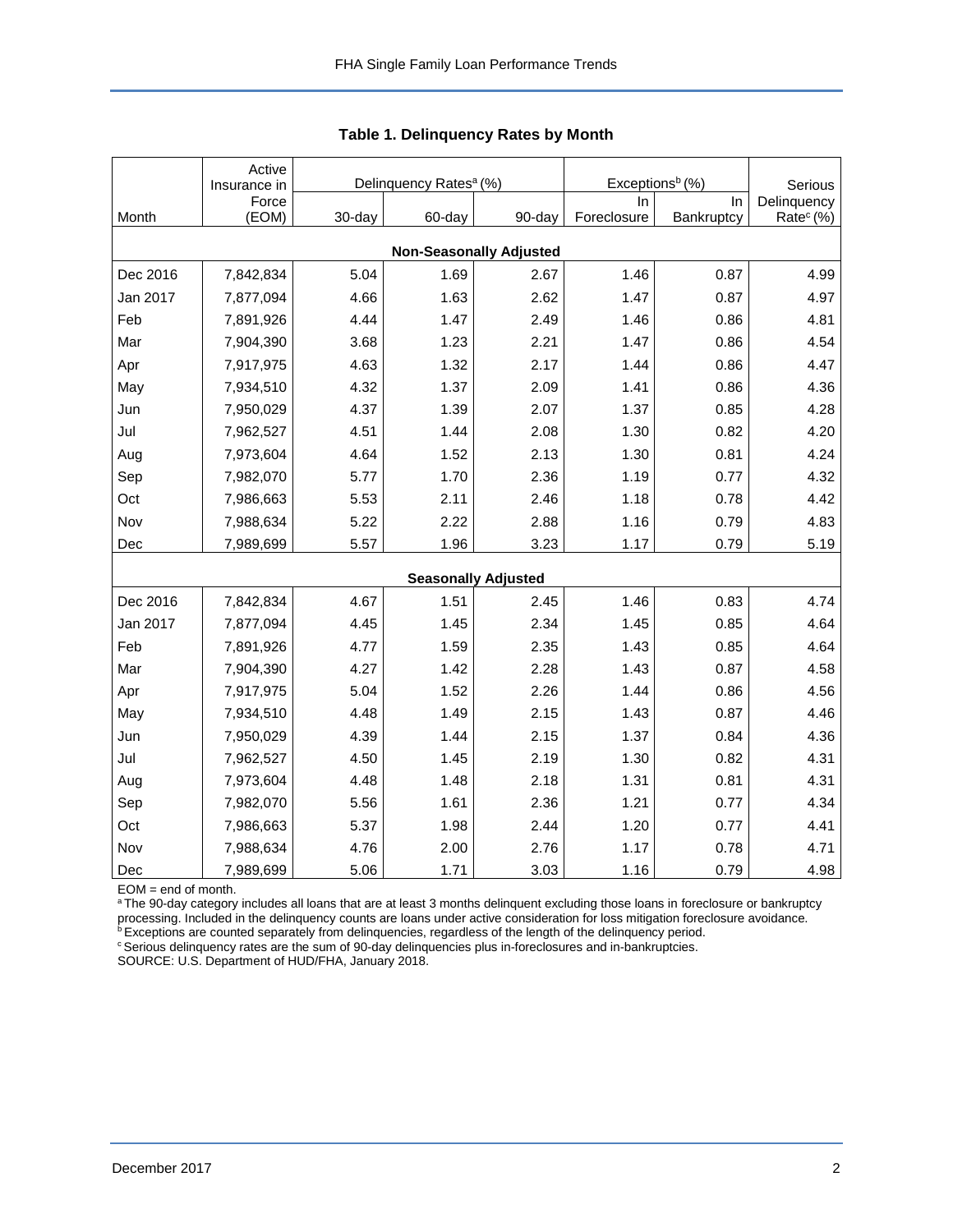|                    |               | Share by Reason for Delinquency (%) |            |             |                                                        |                     |         |                    |  |  |  |  |
|--------------------|---------------|-------------------------------------|------------|-------------|--------------------------------------------------------|---------------------|---------|--------------------|--|--|--|--|
| <b>Fiscal Year</b> | New 90+ Day   | Reduction                           |            | Excessive   | Death or<br>Illness of<br>Principal<br><b>Borrower</b> | Marital             | No      |                    |  |  |  |  |
| and Quarter        | Delinquencies | of Income                           | Unemployed | Obligations | or Family                                              | <b>Difficulties</b> | Contact | Other <sup>a</sup> |  |  |  |  |
| 2011 Q1            | 133,709       | 37.71                               | 9.66       | 16.38       | 9.50                                                   | 4.59                | 12.92   | 9.24               |  |  |  |  |
| 2011 Q2            | 117,906       | 37.31                               | 10.24      | 16.09       | 10.14                                                  | 4.52                | 12.03   | 9.68               |  |  |  |  |
| 2011 Q3            | 99,256        | 36.67                               | 10.41      | 16.46       | 10.65                                                  | 4.88                | 10.81   | 10.11              |  |  |  |  |
| 2011 Q4            | 133,827       | 37.29                               | 10.23      | 17.50       | 10.94                                                  | 4.76                | 9.41    | 9.87               |  |  |  |  |
| 2012 Q1            | 158,091       | 36.53                               | 9.46       | 19.14       | 11.08                                                  | 4.50                | 9.28    | 10.01              |  |  |  |  |
| 2012 Q2            | 114,762       | 37.12                               | 10.00      | 17.60       | 11.35                                                  | 4.75                | 8.59    | 10.60              |  |  |  |  |
| 2012 Q3            | 101,467       | 36.77                               | 9.72       | 17.53       | 11.68                                                  | 4.97                | 8.39    | 10.94              |  |  |  |  |
| 2012 Q4            | 125,200       | 36.76                               | 9.50       | 18.06       | 11.85                                                  | 4.65                | 8.16    | 11.03              |  |  |  |  |
| 2013 Q1            | 124,359       | 36.18                               | 8.99       | 18.44       | 12.01                                                  | 4.65                | 8.23    | 11.50              |  |  |  |  |
| 2013 Q2            | 104,165       | 35.78                               | 8.81       | 18.00       | 12.23                                                  | 4.52                | 8.21    | 12.45              |  |  |  |  |
| 2013 Q3            | 86,810        | 35.91                               | 8.27       | 18.07       | 12.36                                                  | 4.59                | 8.51    | 12.28              |  |  |  |  |
| 2013 Q4            | 105,090       | 36.29                               | 8.29       | 19.04       | 12.38                                                  | 4.57                | 8.77    | 10.67              |  |  |  |  |
| 2014 Q1            | 112,099       | 35.29                               | 7.93       | 20.44       | 12.15                                                  | 4.46                | 9.23    | 10.50              |  |  |  |  |
| 2014 Q2            | 93,183        | 34.69                               | 8.05       | 19.63       | 11.79                                                  | 4.32                | 10.72   | 10.80              |  |  |  |  |
| 2014 Q3            | 80,881        | 33.20                               | 7.91       | 19.89       | 12.26                                                  | 4.35                | 11.33   | 11.05              |  |  |  |  |
| 2014 Q4            | 101,850       | 32.43                               | 7.52       | 20.90       | 12.61                                                  | 4.41                | 11.46   | 10.66              |  |  |  |  |
| 2015 Q1            | 106,665       | 31.70                               | 6.99       | 21.94       | 12.69                                                  | 4.23                | 11.69   | 10.77              |  |  |  |  |
| 2015 Q2            | 82,866        | 32.12                               | 7.12       | 21.56       | 12.57                                                  | 4.19                | 11.52   | 10.92              |  |  |  |  |
| 2015 Q3            | 71,869        | 30.76                               | 6.66       | 21.32       | 12.67                                                  | 4.24                | 13.12   | 11.23              |  |  |  |  |
| 2015 Q4            | 88,263        | 30.46                               | 6.63       | 22.16       | 12.71                                                  | 3.98                | 12.18   | 11.88              |  |  |  |  |
| 2016 Q1            | 92,607        | 30.53                               | 6.46       | 22.52       | 12.93                                                  | 4.05                | 11.37   | 12.15              |  |  |  |  |
| 2016 Q2            | 78,978        | 30.04                               | 6.80       | 22.79       | 12.80                                                  | 3.91                | 11.85   | 11.82              |  |  |  |  |
| 2016 Q3            | 66,500        | 30.72                               | 6.89       | 23.09       | 13.31                                                  | 4.14                | 10.68   | 11.16              |  |  |  |  |
| 2016 Q4            | 85,289        | 31.46                               | 7.24       | 23.79       | 13.14                                                  | 4.02                | 9.59    | 10.76              |  |  |  |  |
| 2017 Q1            | 94,958        | 30.80                               | 7.12       | 24.16       | 13.05                                                  | 3.75                | 9.23    | 11.88              |  |  |  |  |
| 2017 Q2            | 75,376        | 30.51                               | 7.68       | 23.86       | 13.19                                                  | 3.78                | 10.06   | 10.92              |  |  |  |  |
| 2017 Q3            | 65,531        | 28.99                               | 7.88       | 23.88       | 13.64                                                  | 3.80                | 10.43   | 11.38              |  |  |  |  |
| 2017 Q4            | 87,286        | 27.76                               | 8.00       | 23.75       | 12.70                                                  | 3.61                | 10.61   | 13.58              |  |  |  |  |
| 2018 Q1            | 157,587       | 17.43                               | 4.55       | 16.42       | 7.57                                                   | 1.86                | 10.89   | 41.30              |  |  |  |  |

<span id="page-3-0"></span>**Table 2. New 90+ Day Delinquencies by Reason for Delinquency**

a Includes abandonment of property, distant employment transfer, neighborhood problems, property problems, inability to sell or rent property, military service, business failure, casualty loss, energy-environment cost, servicing problems, payment adjustment, payment dispute, and transfer of ownership pending fraud and incarceration. SOURCE: U.S. Department of HUD/FHA, January 2018.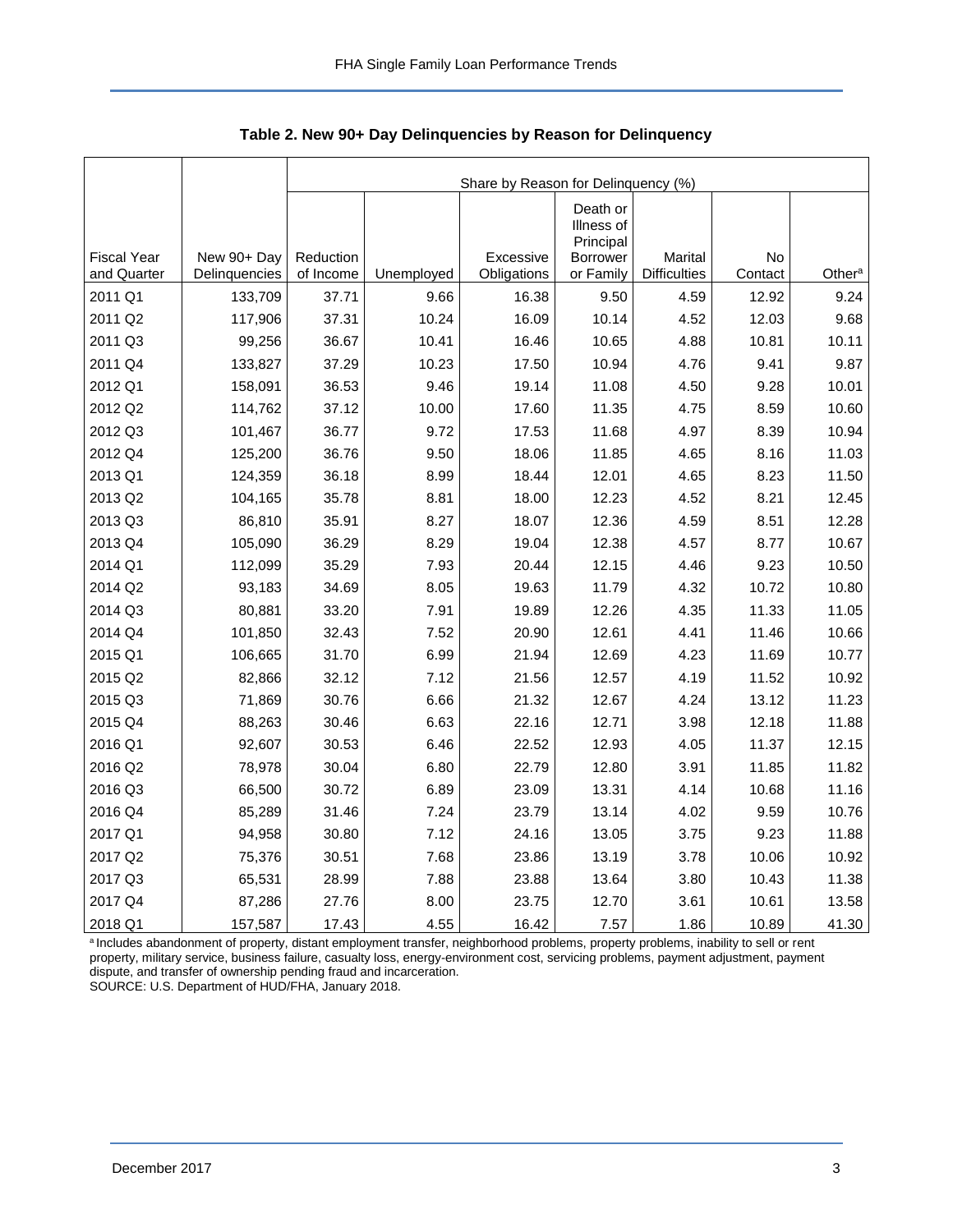<span id="page-4-0"></span>

|                           |                                   | Rates of Active Loan Counts (%) |              |              |              |                          |                  |                                  |  |  |
|---------------------------|-----------------------------------|---------------------------------|--------------|--------------|--------------|--------------------------|------------------|----------------------------------|--|--|
|                           |                                   | All Past                        |              |              |              |                          |                  | Serious                          |  |  |
|                           | <b>IIF</b><br>Shares <sup>a</sup> | Dueb                            | 30-Day       | 60-Day       | 90+ Day      | <b>In</b><br>Foreclosure | In<br>Bankruptcy | Delinquency<br>Rate <sup>c</sup> |  |  |
| <b>Loan Purpose</b>       |                                   |                                 |              |              |              |                          |                  |                                  |  |  |
| All Active Loans          | 7,989,699                         | 12.71                           | 5.57         | 1.96         | 3.23         | 1.17                     | 0.79             | 5.19                             |  |  |
| Purchase                  | 67.37                             | 13.76                           | 6.02         | 2.21         | 3.60         | 1.13                     | 0.80             | 5.53                             |  |  |
| Refinance                 | 32.63                             | 10.55                           | 4.64         | 1.44         | 2.46         | 1.25                     | 0.76             | 4.47                             |  |  |
| Refinance                 |                                   |                                 |              |              |              |                          |                  |                                  |  |  |
| Refinance Loans           | 2,607,096                         | 10.55                           | 4.64         | 1.44         | 2.46         | 1.25                     | 0.76             | 4.47                             |  |  |
| Conventional              | 33.92                             | 12.22                           | 5.12         | 1.62         | 2.86         | 1.71                     | 0.91             | 5.48                             |  |  |
| No Cash Out               | 21.44                             | 11.94                           | 5.08         | 1.59         | 2.73         | 1.63                     | 0.91             | 5.27                             |  |  |
| Cash Out                  | 12.49                             | 12.70                           | 5.19         | 1.68         | 3.09         | 1.83                     | 0.90             | 5.83                             |  |  |
| <b>FHA</b>                | 11.11                             | 8.50                            | 3.91         | 1.20         | 2.03         | 0.77                     | 0.58             | 3.39                             |  |  |
| No Cash Out               | 6.33                              | 8.46                            | 3.93         | 1.19         | 1.94         | 0.79                     | 0.61             | 3.34                             |  |  |
| Cash Out                  | 4.78                              | 8.57                            | 3.90         | 1.22         | 2.16         | 0.76                     | 0.54             | 3.45                             |  |  |
| Streamline                | 54.96                             | 9.93                            | 4.49         | 1.38         | 2.30         | 1.06                     | 0.70             | 4.07                             |  |  |
| Credit Score Ranged       |                                   |                                 |              |              |              |                          |                  |                                  |  |  |
| Loans with Credit Scores  | 6,081,318                         | 12.39                           | 5.44         | 1.92         | 3.20         | 1.08                     | 0.74             | 5.02                             |  |  |
| < 500                     | 0.14                              | 35.29                           | 11.45        | 4.79         | 10.69        | 5.00                     | 3.36             | 19.05                            |  |  |
| 500-579                   | 2.05                              | 35.56                           | 13.15        | 5.30         | 9.61         | 4.43                     | 3.06             | 17.10                            |  |  |
| 580-619                   | 7.10                              | 25.38                           | 10.49        | 3.91         | 6.69         | 2.55                     | 1.74             | 10.98                            |  |  |
| 620-659                   | 30.09                             | 17.93                           | 8.00         | 2.85         | 4.63         | 1.38                     | 1.07             | 7.07                             |  |  |
| 660-719                   | 39.56                             | 9.06                            | 4.15         | 1.39         | 2.29         | 0.76                     | 0.47             | 3.52                             |  |  |
| 720-850                   | 21.06                             | 3.93                            | 1.71         | 0.59         | 1.01         | 0.43                     | 0.19             | 1.64                             |  |  |
| <b>Fiscal Year Cohort</b> |                                   |                                 |              |              |              |                          |                  |                                  |  |  |
| <b>All Cohorts</b>        | 7,989,699                         | 12.71                           | 5.57         | 1.96         | 3.23         | 1.17                     | 0.79             | 5.19                             |  |  |
| pre-2004                  | 7.91                              | 19.21                           | 8.19         | 3.13         | 4.74         | 1.83                     | 1.31             | 7.88                             |  |  |
| 2004                      | 2.08                              | 20.07                           | 8.70         | 3.18         | 4.79         | 1.99                     | 1.41             | 8.20                             |  |  |
| 2005                      | 1.49                              | 22.62                           | 9.29         | 3.63         | 5.62         | 2.42                     | 1.65             | 9.70                             |  |  |
| 2006                      | 1.18                              | 25.92                           | 10.15        | 3.83         | 6.51         | 3.43                     | 2.00             | 11.93                            |  |  |
| 2007                      | 1.12                              | 30.26                           | 10.98        | 4.27         | 7.98         | 4.57                     | 2.47             | 15.01                            |  |  |
| 2008                      | 2.66                              | 30.35                           | 11.05        | 4.19         | 8.05         | 4.57                     | 2.48             | 15.11                            |  |  |
| 2009                      | 5.84                              | 20.43                           | 8.01         | 2.89         | 4.95         | 2.98                     | 1.60             | 9.53                             |  |  |
| 2010                      | 7.52                              | 15.16                           | 6.39         | 2.21         | 3.64         | 1.81                     | 1.11             | 6.56                             |  |  |
| 2011                      | 6.05                              | 12.88                           | 5.57         | 1.90         | 3.10         | 1.37                     | 0.95             | 5.42                             |  |  |
| 2012                      | 7.40                              | 10.91                           | 4.78         | 1.70         | 2.71         | 0.94                     | 0.79             | 4.43                             |  |  |
| 2013                      | 10.27                             | 9.31                            | 4.17         | 1.38         | 2.36         | 0.75                     | 0.65             | 3.75                             |  |  |
| 2014                      | 5.08                              | 14.32                           | 6.24         | 2.26         | 3.74         | 1.15                     | 0.94             | 5.82                             |  |  |
| 2015                      | 9.58                              | 11.63                           | 5.29         | 1.82         | 3.25         | 0.69                     | 0.58             | 4.53                             |  |  |
| 2016<br>2017              | 13.44<br>15.03                    | 9.59<br>6.25                    | 4.61<br>3.45 | 1.57<br>1.10 | 2.71<br>1.54 | 0.40<br>0.09             | 0.31<br>0.07     | 3.41<br>1.70                     |  |  |
| 2018                      | 3.35                              |                                 |              |              |              |                          |                  |                                  |  |  |
|                           |                                   | 1.16                            | 1.01         | 0.11         | 0.04         | 0.00                     | 0.00             | 0.04                             |  |  |

**Table 3. Delinquency Rates by Loan and Property Characteristics**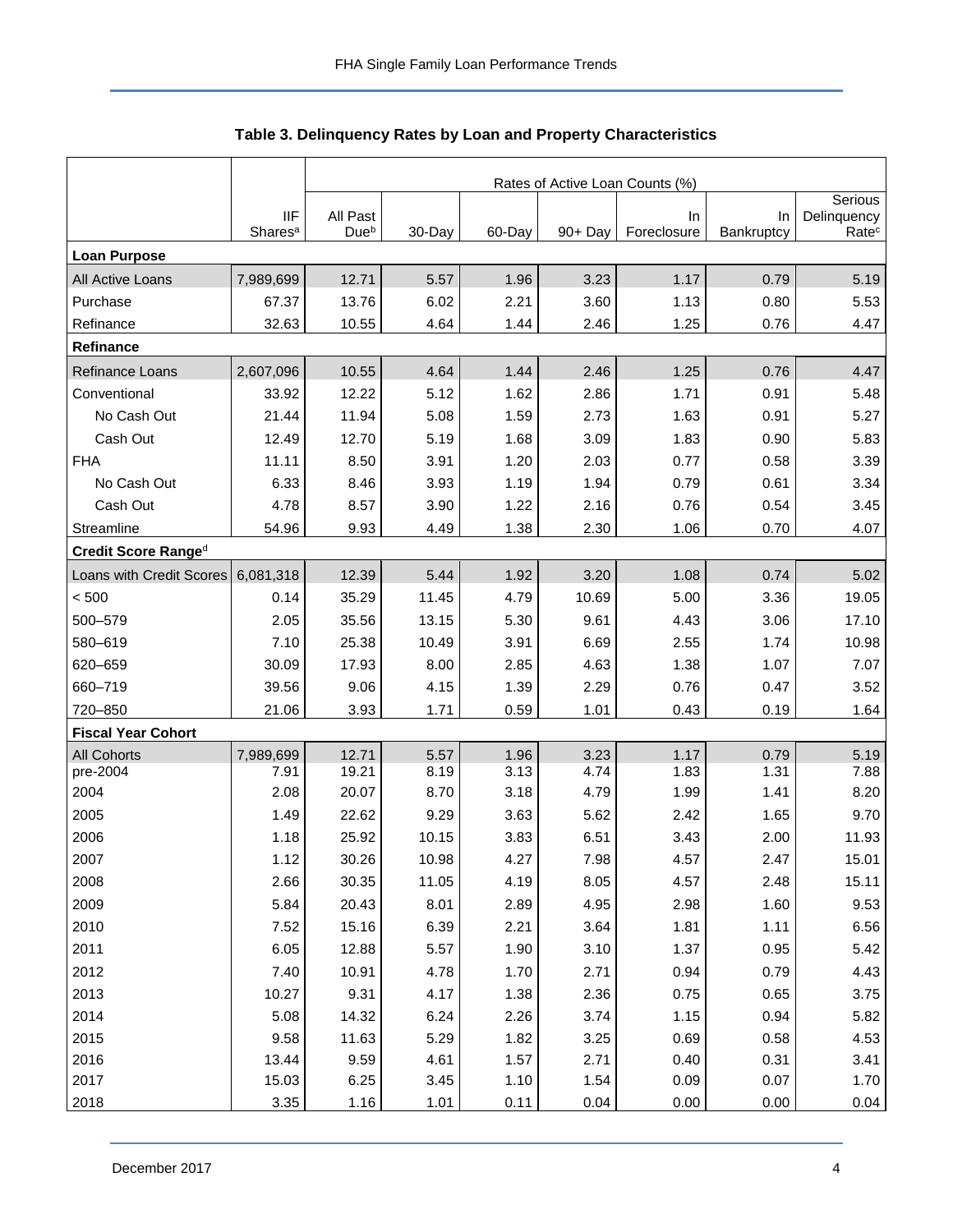|                                             |                     | Rates of Active Loan Counts (%) |        |        |            |             |            |                   |  |  |  |
|---------------------------------------------|---------------------|---------------------------------|--------|--------|------------|-------------|------------|-------------------|--|--|--|
|                                             |                     |                                 |        |        |            |             |            | Serious           |  |  |  |
|                                             | <b>IIF</b>          | All Past                        |        |        |            | In          | In         | Delinquency       |  |  |  |
|                                             | Shares <sup>a</sup> | Due <sup>b</sup>                | 30-Day | 60-Day | $90 + Day$ | Foreclosure | Bankruptcy | Rate <sup>c</sup> |  |  |  |
| Loan Amount at Origination (\$ thousands)   |                     |                                 |        |        |            |             |            |                   |  |  |  |
| All Loan Amounts                            | 7,989,699           | 12.71                           | 5.57   | 1.96   | 3.23       | 1.17        | 0.79       | 5.19              |  |  |  |
| < 50                                        | 3.16                | 14.75                           | 6.51   | 2.31   | 3.25       | 1.79        | 0.90       | 5.93              |  |  |  |
| $50 - 99$                                   | 23.22               | 14.59                           | 6.36   | 2.29   | 3.49       | 1.48        | 0.98       | 5.95              |  |  |  |
| 100-149                                     | 28.14               | 13.33                           | 5.85   | 2.07   | 3.38       | 1.13        | 0.89       | 5.40              |  |  |  |
| 150-199                                     | 19.90               | 12.05                           | 5.31   | 1.86   | 3.17       | 0.98        | 0.72       | 4.87              |  |  |  |
| 200-249                                     | 11.55               | 10.94                           | 4.79   | 1.65   | 2.99       | 0.92        | 0.59       | 4.50              |  |  |  |
| 250-399                                     | 11.62               | 10.72                           | 4.67   | 1.57   | 2.93       | 1.04        | 0.52       | 4.49              |  |  |  |
| 400-499                                     | 1.48                | 8.81                            | 3.88   | 1.18   | 2.27       | 1.05        | 0.43       | 3.75              |  |  |  |
| >499                                        | 0.93                | 7.46                            | 3.23   | 0.99   | 1.84       | 1.08        | 0.33       | 3.24              |  |  |  |
| <b>Property Type</b>                        |                     |                                 |        |        |            |             |            |                   |  |  |  |
| <b>All Property Types</b>                   | 7,989,699           | 12.71                           | 5.57   | 1.96   | 3.23       | 1.17        | 0.79       | 5.19              |  |  |  |
| Detached                                    | 86.57               | 12.74                           | 5.65   | 1.98   | 3.23       | 1.09        | 0.80       | 5.11              |  |  |  |
| Manufactured Housing                        | 3.16                | 14.85                           | 6.19   | 2.14   | 3.51       | 1.93        | 1.08       | 6.51              |  |  |  |
| 2-4 Units                                   | 2.04                | 11.43                           | 4.09   | 1.40   | 2.72       | 2.65        | 0.57       | 5.94              |  |  |  |
| Condo                                       | 3.34                | 9.68                            | 3.73   | 1.33   | 2.81       | 1.23        | 0.57       | 4.61              |  |  |  |
| Townhouse                                   | 4.89                | 13.47                           | 5.60   | 2.11   | 3.59       | 1.44        | 0.73       | 5.76              |  |  |  |
| <b>Purchase Loan Type</b>                   |                     |                                 |        |        |            |             |            |                   |  |  |  |
| All Purchase Loans                          | 5,382,041           | 13.76                           | 6.02   | 2.21   | 3.60       | 1.13        | 0.80       | 5.53              |  |  |  |
| Repeat                                      | 18.20               | 11.15                           | 5.12   | 1.71   | 2.73       | 0.92        | 0.66       | 4.32              |  |  |  |
| First-time                                  | 81.80               | 14.34                           | 6.22   | 2.32   | 3.79       | 1.17        | 0.84       | 5.80              |  |  |  |
| Seller-Funded Down Payment Assistance (DPA) |                     |                                 |        |        |            |             |            |                   |  |  |  |
| All Sources of Funds                        | 7,989,699           | 12.71                           | 5.57   | 1.96   | 3.23       | 1.17        | 0.79       | 5.19              |  |  |  |
| Non-DPA                                     | 97.51               | 12.35                           | 5.44   | 1.90   | 3.13       | 1.12        | 0.75       | 5.01              |  |  |  |
| <b>DPA</b>                                  | 2.49                | 26.89                           | 10.49  | 4.19   | 6.95       | 2.87        | 2.38       | 12.21             |  |  |  |

**Table 3. Delinquency Rates by Loan and Property Characteristics**

IIF = insurance in force.

a For each subpanel, the loan shares sum to 100%. However, in some of the subpanels, the total loans in the analysis do not sum to 100% of IIF. For example, the IIF shares for refinance loans sum to 100% of refinance loans. Streamline refinance loans are not included in the Credit Score Range analysis; the IIF shares in that panel, add to 100% of fully-underwritten loans.

**bIncludes all loans 30 or more days past due, including those in bankruptcy or foreclosure.** 

<sup>c</sup> Includes all loans 90 days past due plus all in-bankruptcy and in-foreclosure cases.

<sup>d</sup> Credit score reporting began in May 2004 but was not mandatory until July 2008. Streamline refinance loans do not require credit score reporting.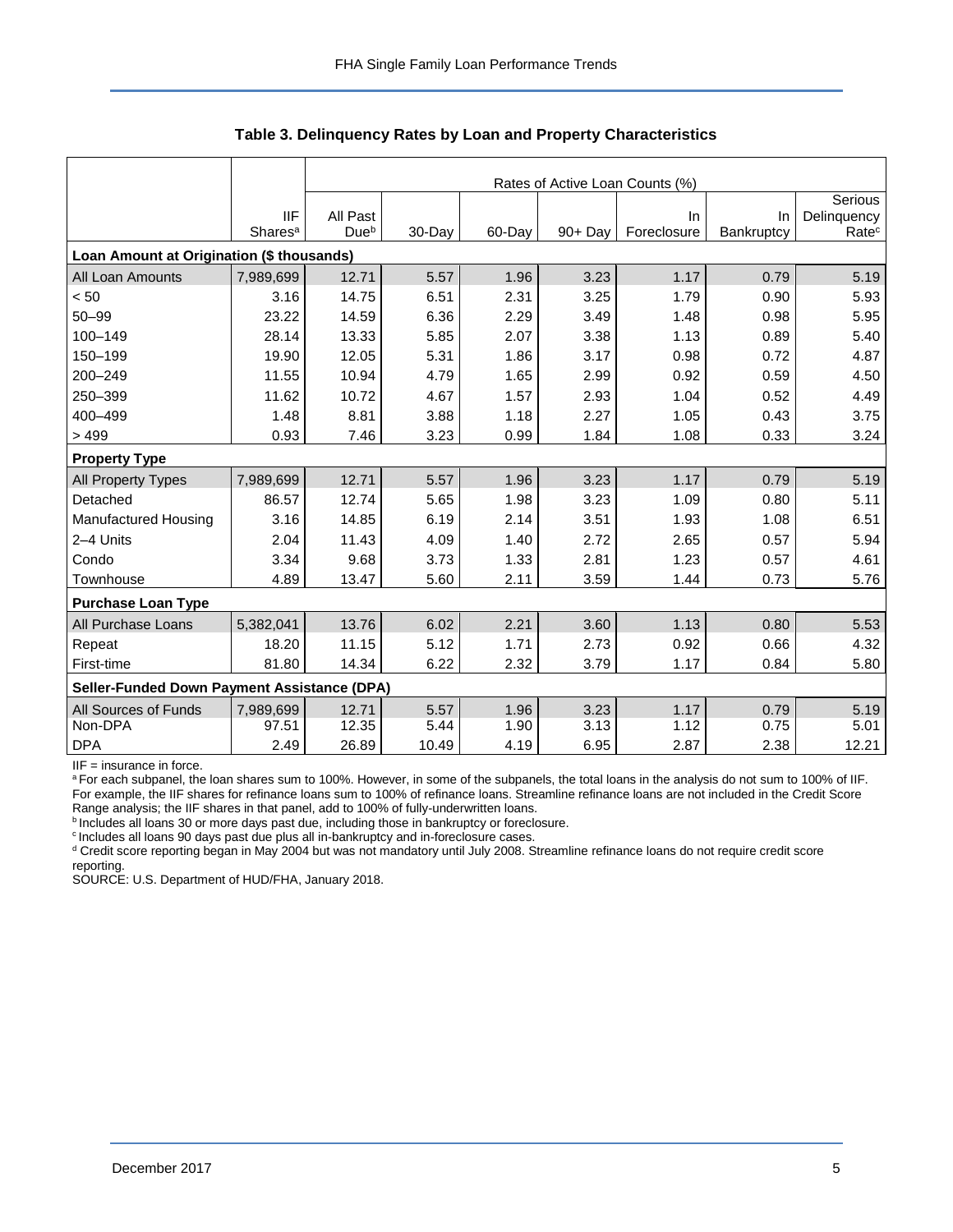<span id="page-6-0"></span>

|                                                         | 2017    |         |         |         |         |                               |         |         |         |         | 2016    |         |         |
|---------------------------------------------------------|---------|---------|---------|---------|---------|-------------------------------|---------|---------|---------|---------|---------|---------|---------|
| <b>Disposition Month</b>                                | Nov     | Oct     | Sep     | Aug     | Jul     | Jun                           | May     | Apr     | Mar     | Feb     | Jan     | Dec     | Nov     |
| Loss Components as Percentage of Defaulted Loan Balance |         |         |         |         |         |                               |         |         |         |         |         |         |         |
| Claim Expenses <sup>a</sup>                             | 17.24   | 17.80   | 18.04   | 19.52   | 18.59   | 18.85                         | 19.24   | 19.33   | 18.99   | 19.24   | 18.62   | 17.99   | 18.93   |
| Holding Costs <sup>b</sup>                              | 4.58    | 4.73    | 4.93    | 5.02    | 4.69    | 4.72                          | 4.79    | 5.32    | 4.81    | 4.75    | 4.83    | 4.92    | 4.82    |
| Loss on Collateral <sup>c</sup>                         | 28.96   | 30.15   | 28.51   | 29.89   | 28.82   | 28.93                         | 29.02   | 29.09   | 31.58   | 33.43   | 32.32   | 31.08   | 31.64   |
| Sales Expense                                           | 4.37    | 4.31    | 4.43    | 4.44    | 4.62    | 4.47                          | 4.56    | 4.67    | 4.40    | 4.30    | 4.40    | 4.33    | 4.30    |
| Program Discounts <sup>d</sup>                          | 0.44    | 0.04    | 0.08    | 0.12    | 0.40    | 0.22                          | 0.13    | 0.19    | 0.16    | 0.15    | 0.17    | 0.11    | 0.14    |
| Net Loss Rate <sup>e</sup>                              | 50.42   | 53.13   | 53.77   | 58.01   | 56.31   | 56.86                         | 57.17   | 57.91   | 59.48   | 61.78   | 59.91   | 58.00   | 59.52   |
|                                                         |         |         |         |         |         | Average Amount (\$)           |         |         |         |         |         |         |         |
| Average Dollar Loss                                     | 59,558  | 64,939  | 64,648  | 69,854  | 68,048  | 68,705                        | 69,106  | 71,361  | 71,903  | 73,146  | 70,455  | 68,493  | 70,627  |
| Average Unpaid Balance                                  | 118,131 | 122,234 | 120,227 | 120,410 | 120,847 | 120,838                       | 120,875 | 123,231 | 120,892 | 118,404 | 117,601 | 118,085 | 118,659 |
|                                                         |         |         |         |         |         | <b>Occurrence Count</b>       |         |         |         |         |         |         |         |
| <b>Number of Dispositions</b>                           | 1,910   | 2,328   | 2,441   | 2,855   | 2,614   | 3,337                         | 3,697   | 3,554   | 4,521   | 3,640   | 3,631   | 4,190   | 4,196   |
| Number of Discounts                                     | 5       | 3       | 6       | 11      | 15      | 21                            | 14      | 19      | 25      | 14      | 18      | 11      | 14      |
| <b>Stage</b>                                            |         |         |         |         |         | <b>Average Time in Months</b> |         |         |         |         |         |         |         |
| Delinquencyf                                            | 12.5    | 12.4    | 13.3    | 13.1    | 12.9    | 13.2                          | 13.2    | 13.2    | 13.2    | 13.4    | 12.9    | 13.1    | 13.3    |
| Foreclosure <sup>g</sup>                                | 13.0    | 13.2    | 13.1    | 14.6    | 13.8    | 13.9                          | 13.6    | 14.1    | 13.5    | 13.4    | 12.7    | 12.3    | 13.1    |
| Deed Transferh                                          | 13.5    | 13.7    | 13.0    | 12.8    | 12.2    | 12.2                          | 12.3    | 12.1    | 11.9    | 12.0    | 11.5    | 12.0    | 11.8    |
| <b>REO</b>                                              | 4.6     | 4.7     | 4.6     | 4.7     | 4.6     | 4.6                           | 4.7     | 4.9     | 5.1     | 5.2     | 5.1     | 5.0     | 5.0     |
| All Stages                                              | 43.5    | 43.9    | 43.8    | 45.3    | 43.4    | 43.9                          | 43.7    | 44.1    | 43.6    | 43.9    | 42.1    | 42.4    | 43.1    |

**Table 4. REO Components of Loss by Property Disposition Month**

<sup>a</sup> Includes interest on principal.

**b** Management, maintenance, repairs, administration, and security, net of rent and other income.

<sup>c</sup> Value when foreclosed (UPB) minus value received in REO; does not include Streamline refinances.

 $d$  Rate over all dispositions; effect is greater in the cases where a discount actually is given.

<sup>e</sup> Profit (loss) divided by Unpaid Principal Balance (UPB). The listed cost categories are not exhaustive, and they will not sum to the loss rate.

<sup>f</sup> First missed payment to date foreclosure initiated.

<sup>g</sup> Initiation of foreclosure proceedings to auction date.

h Auction date to HUD acquisition date.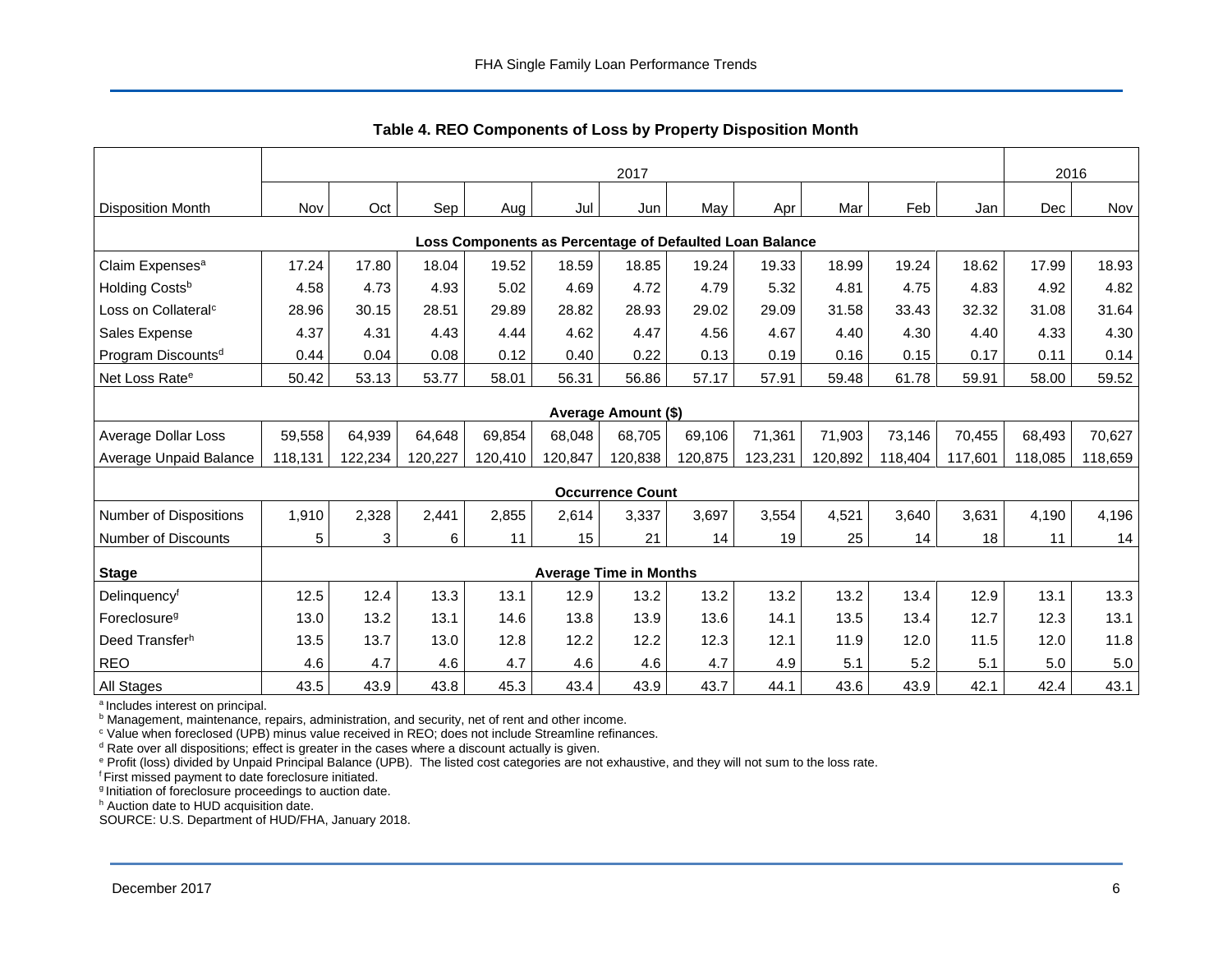**Figure 1. Serious Delinquency Rate by Fiscal Year**

<span id="page-7-0"></span>

NOTE: The FY 2009 cohort is separated into two parts, representing loan originations from October through March in 2009-1 and loan originations from April through September in 2009-2. The last six months of the origination period have been removed to ensure seasoning of loans. SOURCE: U.S. Department of HUD/FHA, January 2018.